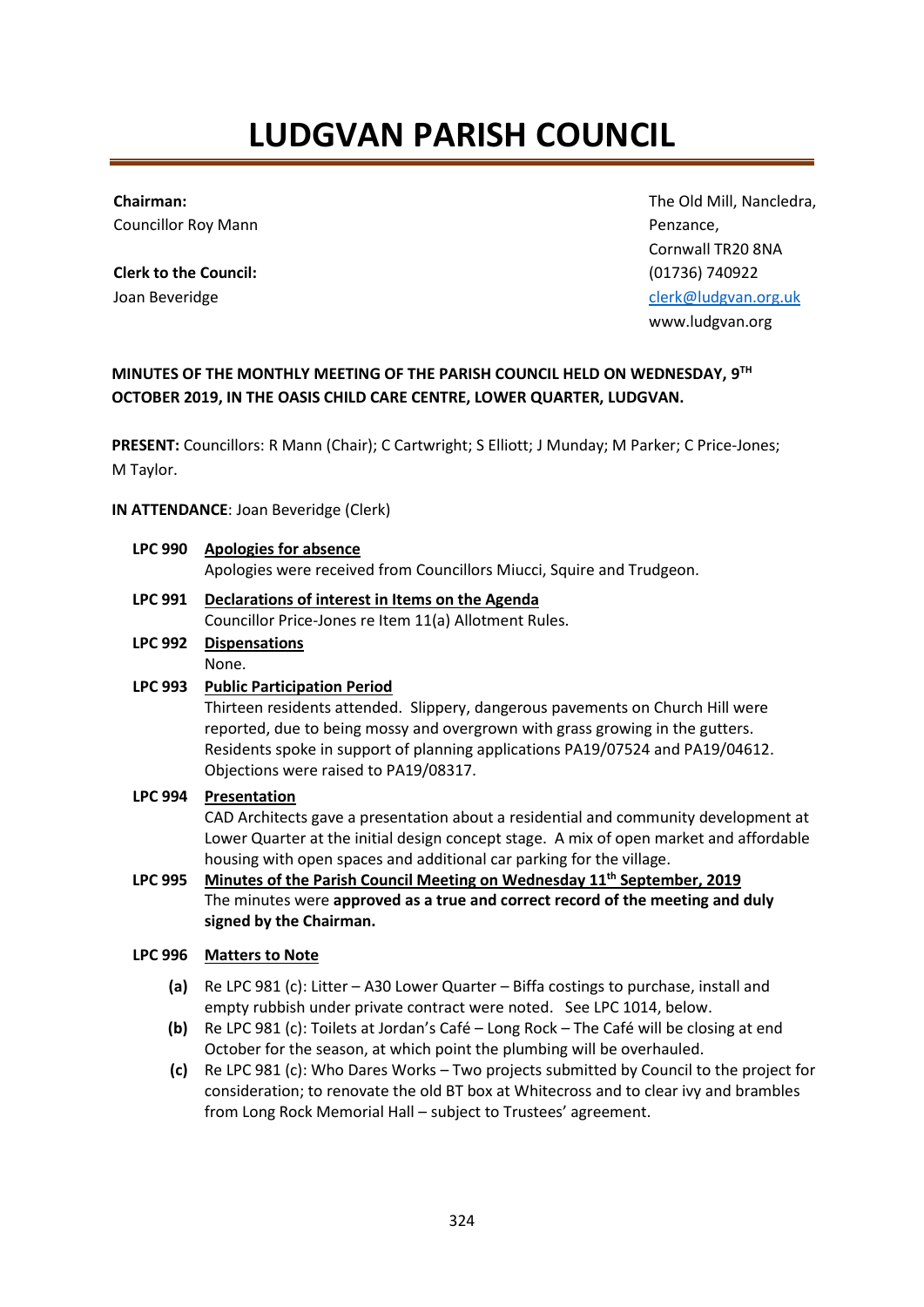# **LPC 997 Cornwall Councillor Report**

- **(a)** Travellers broke into Tolverth Field. Although they left within 2 days, they damaged one of the benches, stole the gate pole and smashed down fencing.
- **(b)** Rock Armour on Long Rock beach A report of collapse was only the sand settling.
- **(c)** The Hoxton Special will be running a variety of winter events and has launched an
	- appeal to raise £1,000 to set up a solar powered weather station and webcam.

# **LPC 998 Cornwall Council – Planning Applications – For decision;**

The Council's resolutions are shown in **BOLD** below:

- **(a)** PA19/07524 Proposed construction of detached garage and creation of new access for existing dwelling Meadowvale – Meadow-Vale Access Track To Meadowvale Ludgvan TR20 8HQ – Mr J Wallis – **Council requests that a condition be made that the 'Games Room', on the floor above the garage and storage room, cannot be converted to residential use. Aside from this caveat, Council has no objection.**
- **(b)** PA19/07888 Extension and alterations including balcony and associated works Summerhill Cottage Nancledra Hill Nancledra TR20 8AY – Mr & Mrs J Chalcraft – **Council objects to this application on the same grounds as the Cornwall Area of Outstanding Natural Beauty, particularly in terms of scale and lightspill.**
- **(c)** PA19/07949 Advert consent: Totem Signage The Range Long Rock TR20 8JQ Mr Harding – **Council objects to this application on the same grounds as before, namely that the illumination/light pollution level is too high, particularly so close to a proposed Dark Skies area. The sign is out of scale with the surrounding area and overbearing. The proposed location is in the wrong place, it should be at the main industrial site entrance. Also, that it is too close to residential houses.**
- **(d)** PA19/08317 **–** Retrospective change in use of a former stables and workshop to a timber frame manufacturing and assembly workshop – Bowls Barn Castle Road Ludgvan Penzance Cornwall TR20 8HD – P Osborne – **Council objects to this application as it has been previously refused and Council supports the reasons for its refusal. It is unsuitable for a rural location and would be better placed in an industrial unit.**
- **(e)** PA19/08311 New dormer and rooflight to loft 4 Gladstone Terrace Long Rock TR20 8JB – Ms Alex Szpurka – **No objections.**
- **(f)** PA19/08198 Erection of a Two Storey Extension and increase in residential curtilage Tregarthen Cottage Tregarthen Long Rock TR20 8YH – Mr N Prior – **Council objects to this application on the basis that the quality of design and scale of extension are not in keeping with the original cottage and the vernacular of the hamlet.**
- **(g)** PA19/04612 Replacement of existing garage/workshop with artist's studio Higher Chellew Access Track To Higher Chellew Higher Trenowin Nancledra TR20 8BD – Mr Fox – **Council would reiterate that the Dark Skies initiative is very important to the area and would request that a condition is placed for solar activated blackout blinds to be installed to ensure there is no night-time light spill through the roof apertures. Aside from this caveat, Council has no objections. Notice of Appeals:**
- **(i)** EN18/01161 Bowls Farm. Cllr Elliott to attend the public inquiry on 16th October.
- **(ii)** PA19/01725 Noted.

# **LPC 999 Finance Report**

It was **RESOLVED that:**

- **(a) the Payment Schedule totalling £2,231.05 (appended) be approved for payment and be duly signed by the Chairman;**
- **(b) receipts totalling £21,996.87 be noted;**
- **(c) the bank reconciliation be noted;**
- **(d) the budget monitoring report be noted.**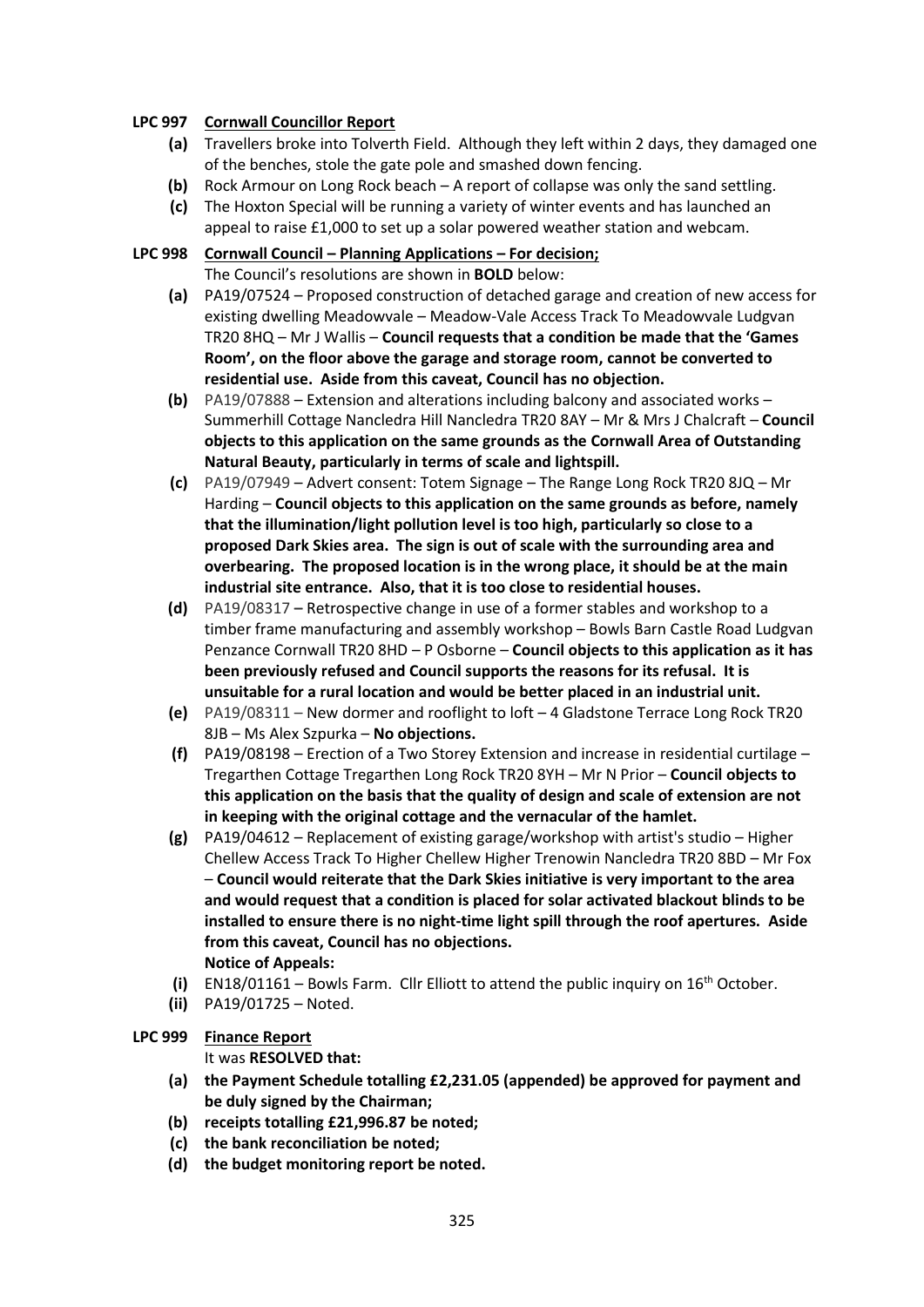# **LPC 1000 Allotments**

It was **RESOLVED that:**

- **(a) Cllr. Taylor replace Cllr. Munday on the Working Party.**
- **(b) The draft revised Allotment Rules be AGREED with two amendments.**
- **(c) The authority to approve a quote for additional fencing be delegated to the Chairman and Vice-Chair.**
- **(d) Quotes of an additional £100 for site clearance re Church Hill plot #34, plus £150 for fencing and £300 to separate and fence off plot #33 be approved.**

# **LPC 1001 Cemeteries**

# It was **RESOLVED that:**

- **(a) A quote of £150 be approved to remove diseased hedge plants and replace.** The sexton to be asked to identify the disease responsible for killing the plants.
- **(b)** Potential future costs re Crowlas chapel and walls were noted. Clerk to contact Structural Engineer to request copy of January report.

#### **LPC 1002 Ludgvan Square & Garden** It was **RESOLVED that:**

- **(a) A quote of £420 to cut down and remove the dead sycamore tree be approved.** The tree surgeon to be asked to identify the disease responsible for killing the tree.
- **(b) A quote of £200 for planting and low wall repairs be approved.**
- **(c) A quote of £250-£300 to repair the bench and surrounding walls be approved.** The bench to be offered to parishioners for dedication. Cllr. Cartwright left the meeting.

# **LPC 1003 Parish Council Promotional Leaflet**

Cllr. Elliott put forward his motion to produce and distribute to every household in Ludgvan Parish via Royal Mail, a promotional A2 leaflet, with a map on one side and Council information on the other, detailing the role of Council, its Members, promoting the new website etc. To be produced in full colour at an approx. cost of £1,000. It was **RESOLVED to approve the motion.** Cllr. Elliott to provide concept info to next meeting.

# **LPC 1004 Road Sign**

A discussion took place regarding the installation of flashing 20 mile limit road signs. Cllr. Price-Jones AGREED to investigate costings and bring back to next meeting.

# **LPC 1005 Budget 2020/21**

Key item: maintenance and repair of Crowlas cemetery chapel and walls.

# **LPC 1006 Clerk's Report**

- **(a)** Long Rock Memorial Hall Chairman declined meeting request. (See LPC 955 (b).)
- **(b)** Community Highways Scheme an application to tackle issues of speeding in Long Rock and parking obstruction in Rospeath Lane has been submitted.
- **(c)** Community Governance Review a second submission, providing a response to submissions from neighbouring parishes, has been submitted. The Electoral Review Panel's final document with proposals for every parish area and recommendations for future arrangements will be approved by Cornwall Council on 10<sup>th</sup> December, 2019.
- **(d)** Parish Logo Nothing to note at this stage.
- **(e)** Neighbourhood Watch Report There are a number of scams in circulation, one involves Thomas Cook travel refunds, another targets elderly people, and a warning to be extremely cautious of doorstep cold callers.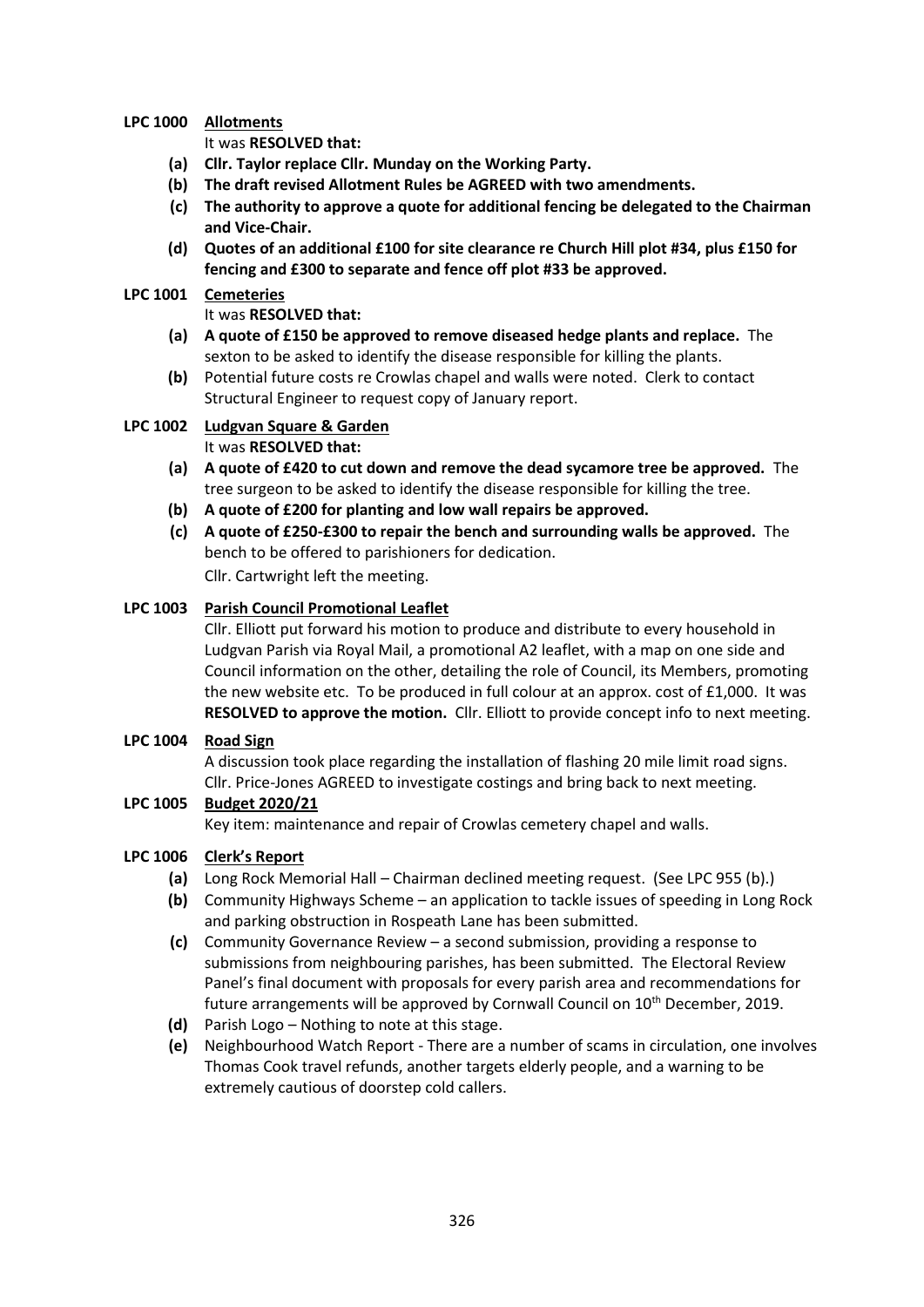# **LPC 1007 Website**

The new website is a work in progress. Cllr. Elliott aims to transfer all information from the old site to the new one by end of October. The Clerk and Cllr. Price-Jones will receiving training to enable them to be Administrators, on 14<sup>th</sup> November.

#### **LPC 1008 Community Emergency Plans**

Members have received documentation though not all Member "pairs" have met up yet. It was AGREED to aim to have plans developed by end of March, 2020.

# **LPC 1009 Neighbourhood Development Plan**

An Examiner has been appointed. Links to website documentation require updating.

#### **LPC 1010 Affordable Housing Plan**

Progress has been made on getting a site for up to 20 homes. Ludgvan's Housing Needs Survey figures have been confirmed as robust. CCLT meeting taking place in 2 weeks' time. Cllr. Price-Jones to investigate possibilities of alternative heat/energy sourcing.

#### **LPC 1011 Design Statement**

Cllr. Price-Jones distributed a draft text-only version of the full document for feedback. A version including feedback and photographs to be produced by November meeting.

#### **LPC 1012 Training**

Nothing to report.

# **LPC 1013 Highways, Bridleways and Footpaths**

A number of complaints have been received about footpaths being overgrown. The Rights of Way Working Party will meet on Monday, 21<sup>st</sup> October, as part of their development of footpaths and bridleways programme, to walk and inspect key paths.

#### **LPC 1014 Updates on Meetings attended by Members**

- **(a)** Chairman's Report Attended the Community Network Panel in St Just. Highways meeting postponed until next month. Attended Governance Review meeting at St John's Hall and presented Ludgvan's submission. Attended Town & Parish Conference. Gave advice to St Hilary's Chairman re Governance Review.
- **(b)** Other Councillors Cllr. Parker attended NHS Kernow drop in. Cllr. Elliott attended School Nurses Conference in St Austell.

# **LPC 1015 Correspondence**

Localism Summit,  $6<sup>th</sup>$  November – Clerk to send information to Cllrs Parker and Taylor.

# **LPC 1016 Agenda Items for Next Meeting**

- **(a)** Littering how best to tackle the issue.
- **(b)** Tolverth Field financial support re replacement of gate post and gravel.